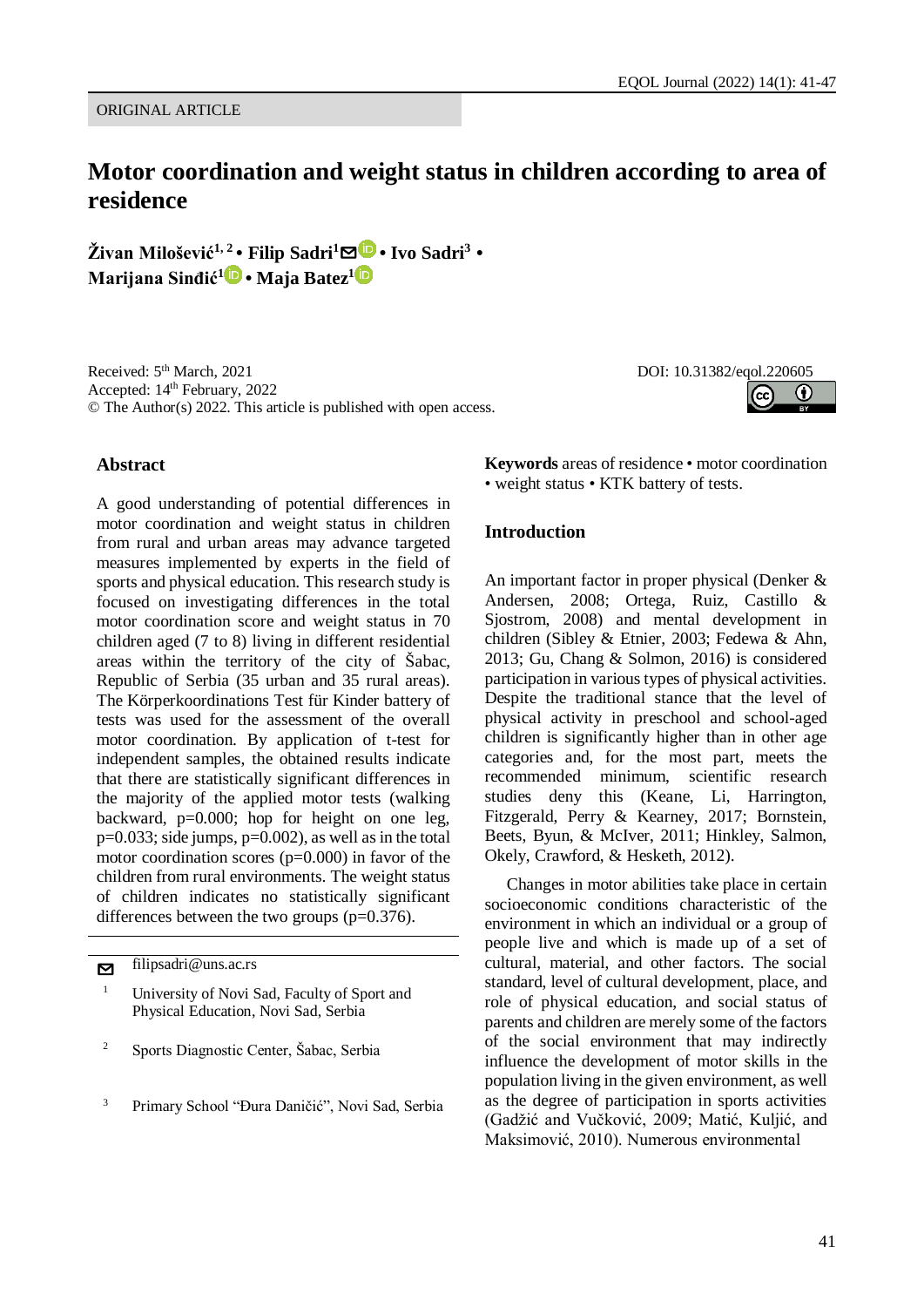factors may be either stimulating or demotivating in terms of children's engagement in physical activity which may have long-term effects on their development. All the said factors indirectly affect the morphological status of children. Some of the demotivating factors nowadays include industrialization, mechanization, and robotics. Prensky (2006a) refers to the children of today as "digital natives". They gratify their needs for company, belonging, and communication sitting in a chair, in front of a computer, tablet or mobile phone.

As early as 22 years ago, Ruel et al., (1998) indicated in their research that girls from urban environments spend most of their spare time reading, playing computer games or watching TV, while girls from rural environments spend more time outdoors, thus enjoying more freedom in play and physical activity. Data obtained from the EU countries indicate that children from rural areas mature at an earlier age in comparison with their peers from urban areas (Bielicki, 1986). More recent research studies indicate that the children from urban areas are more prone to sedentary way of life as opposed to their peers from rural areas (Özdirenç, Özcan, Akin, & Gelecek, 2005; Albarwani, Al-Hashmi, Al-Abri, Jaju, & Hassan, 2009) and the sedentary way of life contributes to the increase in obesity in children, which is also confirmed by the studies (Sedell, 2008; Kosti and Panagiotakos, 2006; Odgen et al., 2006). The dramatic rise of overweight and obesity has been recorded among children on global level and threatens to reach pandemic proportions. On the country of the Republic of Serbia results on the prevalence of obesity in children speak of epidemic proportions (Đorđić et al., 2016). Current rise in the prevalence of obesity among younger population is putting children at risk when of chronic illnesses such as hypertension, high cholesterol levels, diabetes type 2 and development of cardiovascular disease, all of which have already been associated with obesity in children (Daniels, 2006). Certain research studies indicate that the place of residence has no explicit influence on the level of motor abilities in children living in urban and rural environments (Tsimeas, Tsiokanos, Koutedakis, Tsigilis, & Kellis, 2005; Bathrellou, Lazarou, Panagiotakos, & Sidossis, 2007; Krombholz, 1997).

Bearing in mind the results of recent studies and the fact that the need for socialization and physical activity is vanishing before social networks and services, the objective of this research is to determine the existence of differences in the overall level of motor coordination and weight status in children according to their area of residence.

# **Method**

# *Subject*

The research study involved 70 boys and girls aged (7 to 8). Based on their residential area, the children were divided in two groups (35 urban and 35 rural). The investigation was organized as part of the project "Bring sports to schools-Grow healthy" that is approved by the Serbian Ministry of Education, Science, and Technological Development (Ref. No. 601-00-54/2012-15), and it is under implementation on the territory of the city of Šabac (Republic of Serbia). The criteria for inclusion were: that the rural area is at least 20km away from the city and that the children are healthy and do not suffer from any diseases.

## *Procedures*

The respondents performed the tests barefoot and dressed in sports attire. The tests were conducted in school gyms, in a predetermined order, by trained evaluators and professors of sport and physical education. The respondents were introduced with the testing purpose and technique. Only physically and mentally health children able to perform all the tests were tested. The parents provided written consents for participation. This research was conducted in accordance with the ethical standards laid down in the Declaration of Helsinki.

## *Urban and rural area*

The city of Šabac covers the area of 795km² with a total of 122.893 residents. Geographical position of the center point of Šabac lies at grid coordinates 44°46` N and 19°14` E. Šabac is located at 80m above sea level and is a lowland city situated on flat terrain, in a valley.

The village of Krivaja is situated at 197 m above sea level, beneath Cer Mountain (coordinates: 44°33′19″ N and 19°36′07″ E). It is located 29.3km from the city of Šabac and is characterized by hilly and mountainous terrain. It covers the area of 23km² with a total of 812 inhabitants.

#### *Anthropometric measurements*

Body height and weight measurements were taken according to standardized procedures (Lohman et al., 1988). All the children were barefoot during measuring. Body height was measured using a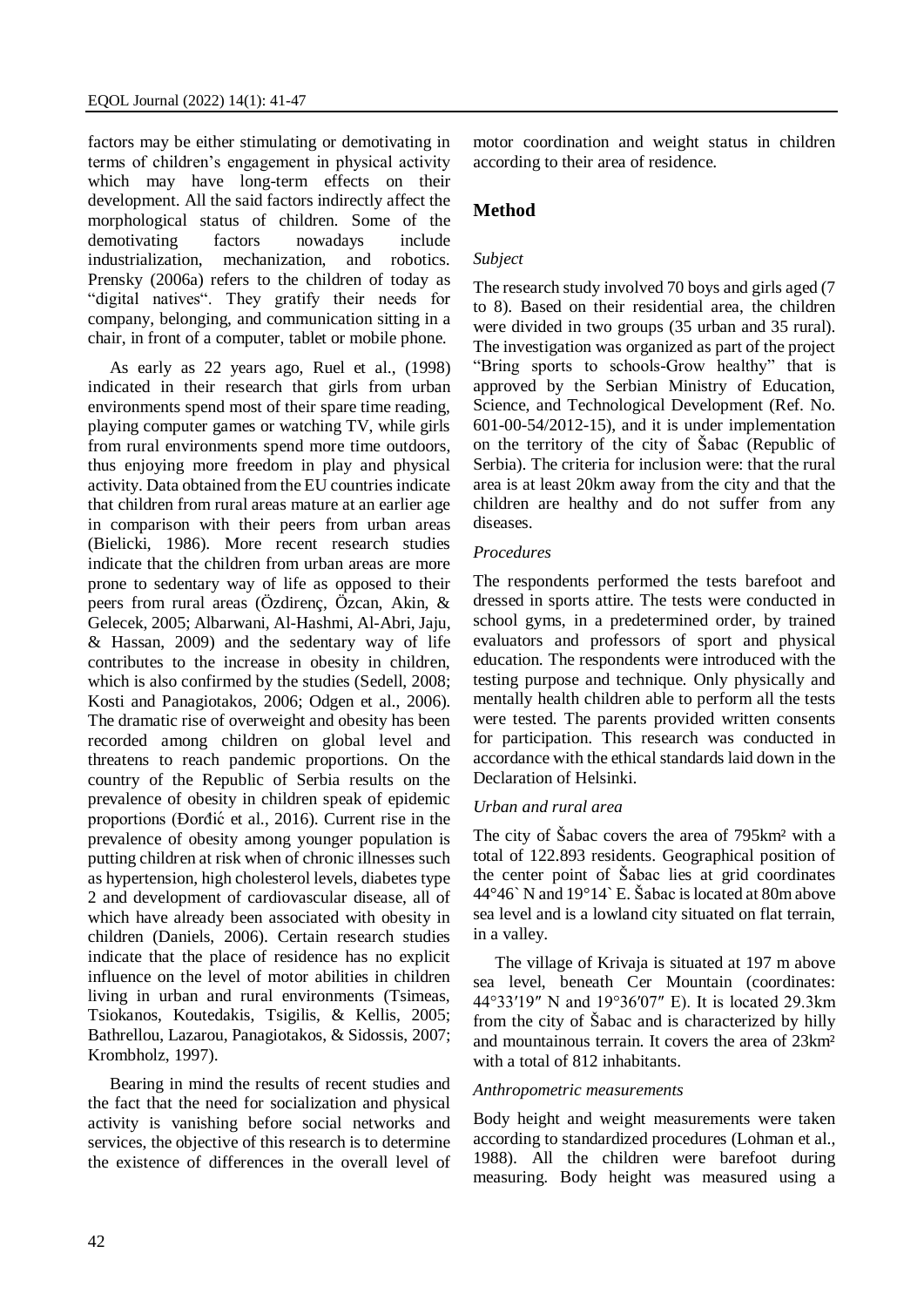stadiometer ("SECA 213", Hamburg, Germany), with accuracy of 0.5cm. Body weight was measured using a Body Composition Monitor "OMRON BF511" (Omron, Japan) with an accuracy of 0.1kg. BMI is calculated using formula to indicate the ratio between weight and height of a person.  $(BMI = weight$  $(kg)/height (m<sup>2</sup>)).$ 

#### *Motor coordination measurements*

The KTK battery of tests was used for evaluating overall motor coordination (Kiphard, & Schilling, 1974) comprising four motor tasks used to test balance, rhythm, side movement, speed and agility. The tests battery was customized for 5 to 15-yearolds, with high reliability (0.90 - 0.97) and validity (r = 0.60-0.80) (D'Hondt et al., 2013; Lopes et al., 2011).

*Walking backwards* – The respondent is required to walk barefoot on the widest beam (6 cm in width) forwards (as a trial not subject to scoring) and then immediately backwards, without trials on other beams. The respondent has 3 attempts on each beam. Each step is counted and is counted as one point, where the maximum number of points is 8. When the child takes seven steps backwards, this is worth 7 points, when the child takes 6 steps, this is worth 6 points. When the child falls off the beam and touches the floor, the test is stopped and the number of steps taken before the fall i.e., before touching the floor is taken into account. When it takes a lesser number of steps for a child to finish the beam, this is worth 8 points. Maximum number of points is 72 as each beam must be walked three times.

*Moving sideways* – Moving sideways on a wooden platform with maximum frequency for 20 seconds; the test is repeated twice and both results are recorded. The respondent is required to decide to which side they will be moving (to the left or to the right). Once the decision has been made, the respondent is entitled to two attempts comprising 5 movements of the platform to the preferred side. The respondent is required to stand on the platform with both feet and place another platform opposite to the side the respondent has previously selected. The test is conducted over a 20-second interval, during which time the respondent is asked to perform as many movements of the platform as possible. On the evaluator's mark "Ready-Steady-Go", the respondent starts moving the platforms and stepping from one onto another. Each platform is moved using both hands simultaneously. The responded is required to lift the platform on the one side and transfer it to the other side using both hands. The respondents should be encouraged to move the platforms as fast as possible and not as far as possible. One platform movement is counted as 1 point and stepping onto a platform is counted as another point. The evaluator counts: 1, 2, 3, 4, 5. The test is repeated two times and both results are recorded.

*Hopping for height on one leg* – the respondent is required to perform a one-legged jump over a foam. Before taking off and after landing, the respondent is required to make a single one-legged hop in order to make sure that the child has established balance for jumping over the foam and for landing. Having jumped over a foam (5 cm in height), the height is increased by adding another foam (5cm in height) and another one, until all 12 foams have been placed or until the respondent has failed to jump over the foam (steps on the foam or loses balance, for example) or after the third attempt. If the respondent is not able to jump over the foams and land on the opposite leg, the attempt is not taken into account. The respondent is entitled to two trials on the right and two trials on the left leg. The initial height for the respondents aged 7 and 8 is 15cm, while the initial height for 9-year-olds is 25cm. The respondent is entitled to three attempts per each height (and per each leg). For a successful jump at the first attempt, the respondents scores 3 points; for a successful jump at the second attempt, the respondent scores 2 points, and for a successful jump at the third attempt, the respondent scores 1 point.

*Side jumps* – Two-legged side jumps in a limited space, two test repetitions for 15 seconds. The warmup is comprised of 5 consecutive side jumps. The respondent is required to take up an initial position within one filed, perform as many jumps as possible over a slat in 15 seconds. The respondent starts the test on the evaluators mark "Ready-Steady-Go". When performing lateral jumps, the respondents are required to keep their feet together. One point is scored for each jump. The test is repeated two times and both results are recorded.

#### *Data analysis*

For evaluating differences in the overall level of motor coordination and weight status between children from rural and urban environments, a t-test for independent samples was used. Borderline level of statistical significance is set at p≤0.05. Statistical analysis software SPSS (v20.0, SPSS Inc., Chicago, IL, USA) was used for evaluating statistical significance.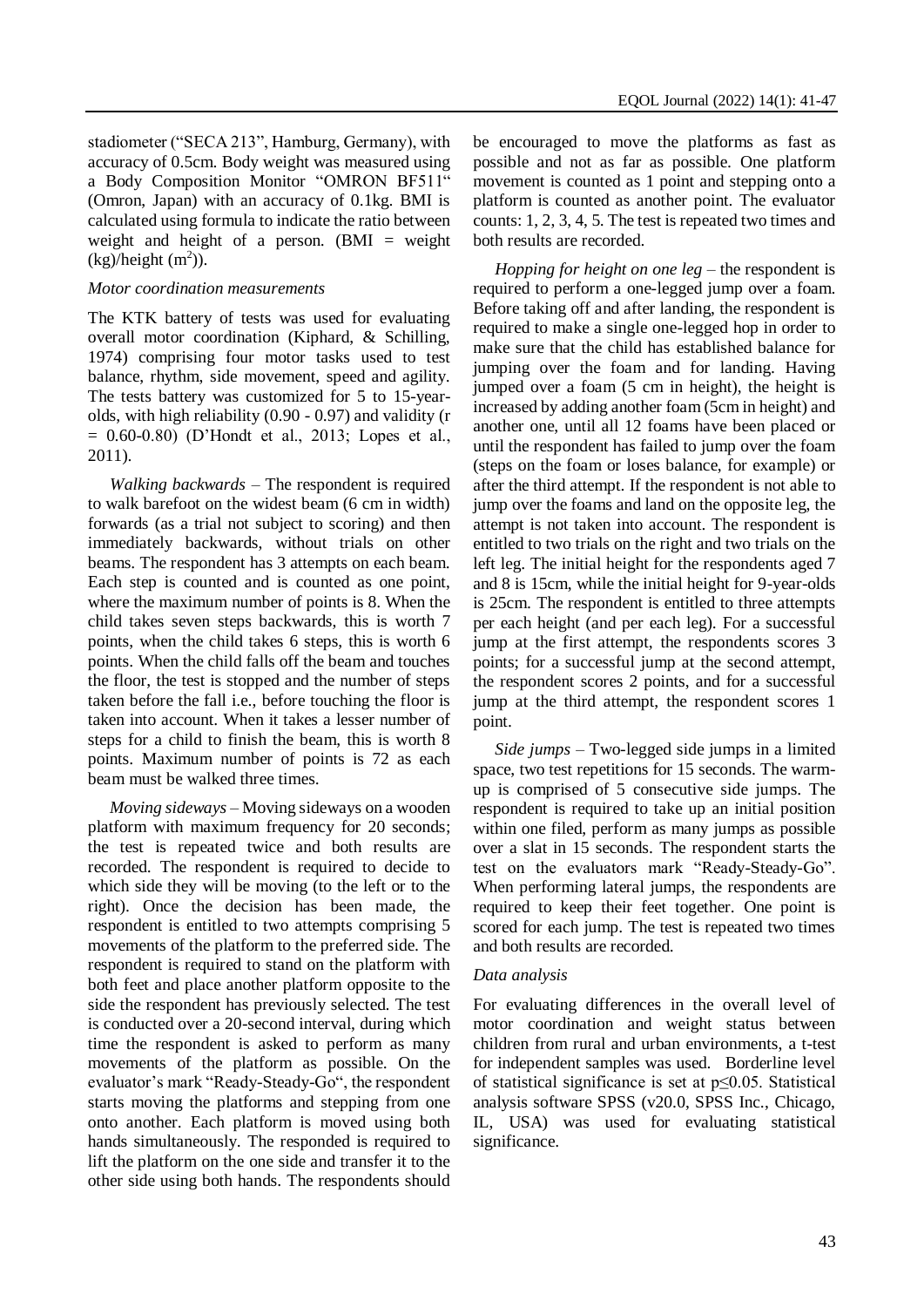#### **Results**

Table 1 shows differences in the main descriptive characteristics between rural and urban children (arithmetic mean and standard deviation values) and the results of the t-test for independent samples. By examining the obtained results, one may conclude that the students from rural areas achieved higher scores in most of the tests used to evaluate motor coordination, as well as in the total motor coordination score, in comparison with children from urban areas.

|                                   | Rural<br>$(n = 35)$ | Urban<br>$(n = 35)$ |          |       |
|-----------------------------------|---------------------|---------------------|----------|-------|
| Variable                          | $Mean \pm SD$       | $Mean \pm SD$       | t        | p     |
| Body height (cm)                  | $134.69 + 8.09$     | $134.85 \pm 7.01$   | $-0.088$ | 0.930 |
| Body weight (kg)                  | $30.69 \pm 7.21$    | $31.98 \pm 7.61$    | $-0.730$ | 0.468 |
| BMI $(kg/m2)$                     | $16.84 \pm 3.02$    | $17.50 + 3.17$      | $-0.892$ | 0.376 |
| Walking backwards (score)         | $86.77 \pm 15.01$   | $70.63 \pm 6.73$    | 5.804    | 0.000 |
| Moving sideways (score)           | $89.46 \pm 13.96$   | $84.51 \pm 11.17$   | 1.635    | 0.107 |
| Hop for height on one leg (score) | $87.69 \pm 18.10$   | $80.14 + 9.69$      | 2.173    | 0.033 |
| Side jumps (score)                | $92.66 \pm 19.44$   | $79.46 \pm 14.52$   | 3.218    | 0.002 |
| Total KTK (score)                 | $86.76 \pm 15.76$   | $72.31 \pm 8.25$    | 4.789    | 0.000 |

Statistically significant differences in the "walking backwards" variable (t=5.804, p=0.000) were established between rural children (Mean=86.77) and urban children (Mean=70.63). The results of the "hopping for height on one leg" variable indicate that there are statistically significant differences  $(t=2.173, p=0.033)$  in favor of the children from the rural environment (Mean=87.69) as opposed to the students from the urban environment (Mean=80.14). The results of the "side jumps" variable indicate that there are statistically significant differences  $(t=3.218, p=0.002)$  in favor of the children from the rural environment (Mean=92.66) in comparison with the children from the urban environment (Mean=79.46). The total motor coordination scores indicate the existence of statistically significant differences (t=4.789, p=0.000) in favor of the children from the rural environment (Mean=86.76) in comparison with the children from the urban environment (Mean=72.31). The results of the weight status of children do not indicate any statistically significant differences (t=- 0.892, p=0.376) between the children from the rural and those from the urban.

## **Discussion**

In reference to the previous research studies documenting the importance of physical activity, the present study was aimed at evaluating differences in

the level of motor coordination in younger elementary school-age children according to their area of residence and weight status. The obtained results indicate that there are statistically significant differences between rural and urban children in the majority of motor coordination tests, as well as in the total motor coordination scores, in favor of the children form rural environments. The differences in the weight status between rural and urban children show no statistical significance; however, the arithmetic mean results show a lower Body Mass Index in children from the rural environment.

The results obtained by means of this research are in line with the previous studies that ventured to evaluate the differences in the motor abilities between children living in urban and rural residential areas (Sylejmani et al, 2019; Tinazci, & Emiroglu, 2009; Chillón, Ortega, Ferrando, & Casajus, 2011). The obtained results may also be explained by the fact that the children from rural areas are able to improve their level of motor coordination by frequent engagement in farming activities as life in the countryside involves various types of tasks, such as gardening, working in the field or vineyard, preparing firewood, taking care of the animals, etc. all of which have contributed to an active lifestyle. On the other hand, urban city environments fail to stimulate children to express their motor potential in physical activities (Molnar, Gortmaker, Bull, & Buka, 2004). The consequences of urbanization include air pollution, various changes in air currents, and a decrease in air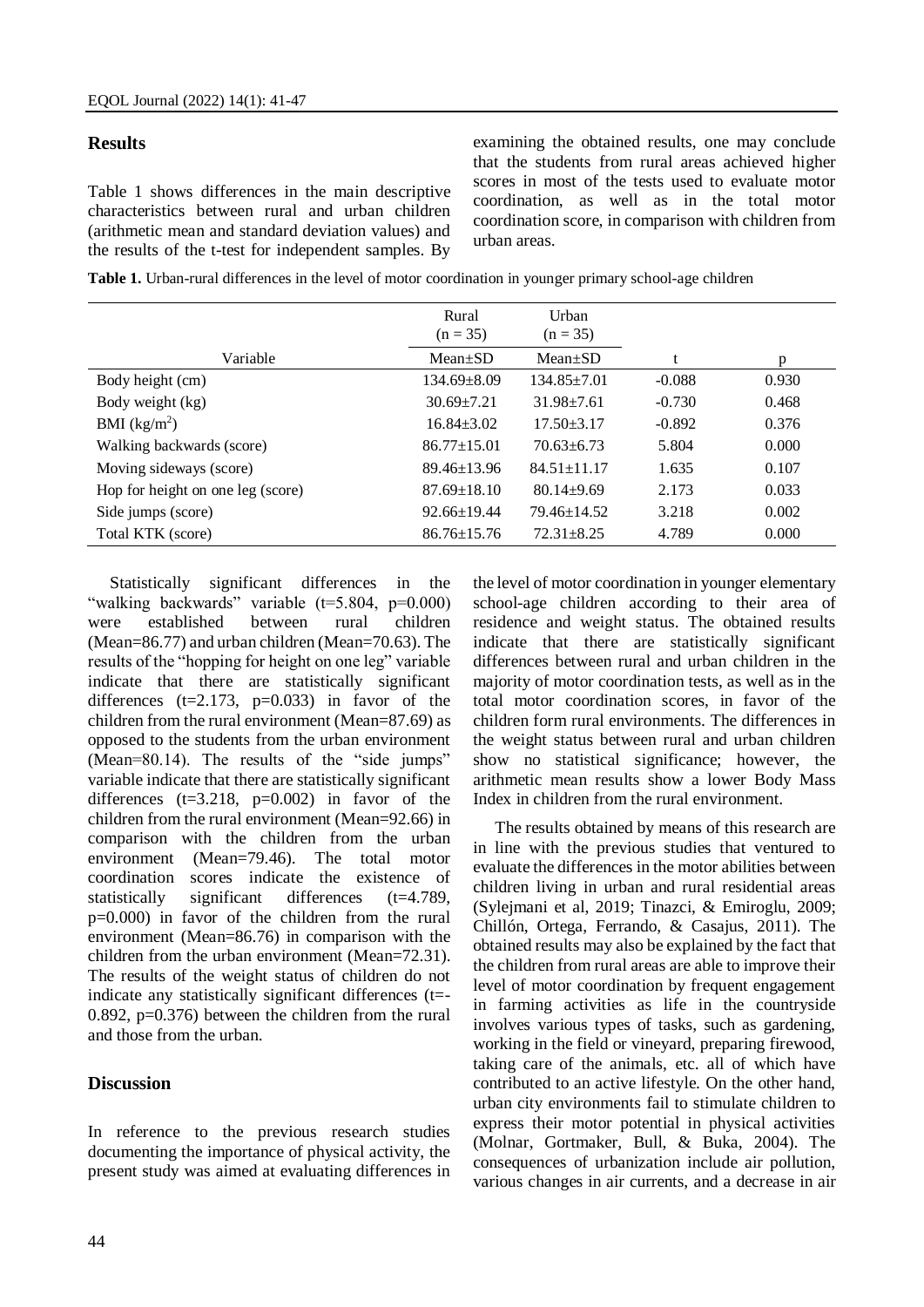humidity. Urban residential areas are continuously expanding and growing, while open courts and sports facilities are dwindling. The above said leads to a conclusion that all of these factors have an influence on the low level of physical activity and increasingly prevailing sedentary way of life among urban population, both adults and children. Petrić, Cetinić, & Novak (2010), Albarwani et al., (2009), Ozdirenc, et al., (2005) suggest that urban children are more prone to spending their spare time in front of the TV. Unlike the urban areas, rural areas provide for more favorable atmospheric conditions which results in more time spent in the open, where people are frequently in close contact with nature. Researchers have established a link between green areas located in the vicinity of residential areas and daily activity patterns of children. Namely, the children who had sufficiently large green areas in the vicinity of their abode spent significantly less time in sedentary activities such as working on a computer and watching TV (Veitch, Timperio, Crawford, Abbott, Giles-Corti, & Salmon, 2011).

Increase in the Body Mass Index in children from urban areas may be linked to eating habits transition characterized by increased intake of carbohydrates, added sugars, and fat. In urban residential areas across Serbia, one can find, more often than not, fast food restaurants in the vicinity of schools, where children often buy their meals. Furthermore, modern way of life has contributed to parents spending less and less time preparing healthy meals for children while food is frequently ordered for take-away from various restaurants. The results of Sylejmani at al., (2019), Albarwani et al., (2009), Tinazci, & Emiroglu (2009) research studies also suggest that the body mass index is statistically significantly higher in urban children. The situation in rural areas is somewhat different. Restaurants and fast-food places are practically nonexistent and there is a trend of consuming primarily traditional food characterized by highly varied, heavy, and spiced food, the ingredients of which are high in calories. Cooking food has a special place in the Serbian tradition and culture, especially in the countryside, thus accounting for the results obtained by evaluating the difference in body mass index between rural and urban children, which is also supported by the results of Tsimeas et al., (2005) study. The results of McMurray et al., (1999) suggest that children in rural areas are 54,7% more likely to suffer from obesity.

#### *Strength and limitations*

Our study has some unique limitations. These limitations refer to the size of the sample itself, as well as the relatively narrow geographical area covered by the research. Future research studies should assume the approach of testing the components of physical fitness as related to health in order to ascertain whether life in the city or in the countryside contribute to health benefits. Furthermore, future research should focus on the socioeconomic aspect in order to obtain a more comprehensive picture of the way the place of residence, combined with other environmental factors, affects the motor abilities in younger primary school-age children.

## **Conclusion**

The obtained results emphasize the necessity of developing strategies which would enable the intensification of physical activity and adoption of main motor skills through regular school activities and extracurricular activities starting from the earliest grades. Bearing in mind that early school years represent extremely sensitive stage in the development of motor skills and bearing in mind the existing tendency towards decrease in physical activities among younger children, the place of residence should be taken into account when implementing effective measures aimed at promoting physical activity and health. It is important to note that well designed advanced PE classes may increase physical activity among the young and should be widely implemented in schools. What's more, it is necessary to raise awareness among schools and children regarding the importance of proper eating habits and physical activity.

#### **References**

- Albarwani, S., Al-Hashmi, K., Al-Abri, M., Jaju, D., & Hassan, M. O. (2009). Effects of Overweight and Leisure-Time Activities on Aerobic Fitness in Urban and Rural Adolescents. *Metabolic Syndrome and Related Disorders*, *7*(4), 369–374. <https://doi.org/10.1089/met.2008.0052>
- Bathrellou, E., Lazarou, C., Panagiotakos, D. B., & Sidossis, L. S. (2007). Physical activity patterns and sedentary behaviors of children from urban and rural areas of Cyprus. *Central European journal of public health*, *15*(2), 66-70.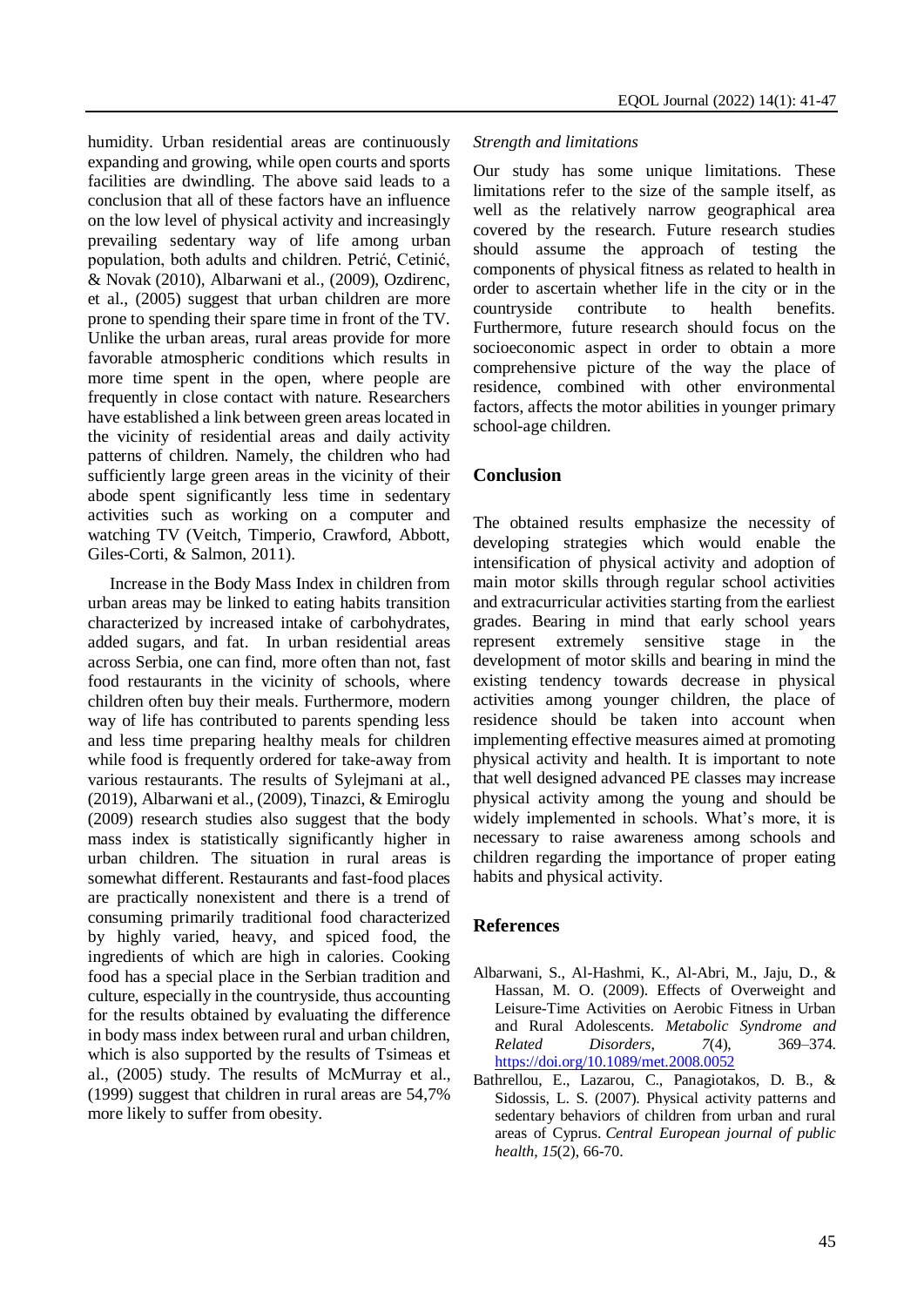- Bielicki, T. (1986). Physical growth as a measure of economic well-being of populations: The twentieth century. In Human Growth. A Comprehensive Treatise, 2nd ed., vol. 3, edited by F. Falkner and J.M. Tanner (Plenum Press, New York)
- Bornstein, D. B., Beets, M. W., Byun, W., & McIver, K. (2011). Accelerometer-derived physical activity levels of preschoolers: a meta-analysis. *Journal of Science and Medicine in Sport*, *14*(6), 504-511.
- Chillón, P., Ortega, F. B., Ferrando, J. A., & Casajus, J. A. (2011). Physical fitness in rural and urban children and adolescents from Spain. *Journal of Science and Medicine in Sport*, *14*(5), 417-423.
- Daniels, S.R. (2006). The consequences of childhood overweight and obesity. *The future of children*, 16, 47- 67.
- Denker, M., & Andersen, L. B. (2008). Health-related aspects of objectively measured daily physical acivity in children. *Journal of Medicine*, 28, 133-134.
- D'hondt, E., Deforche, B., Gentier, I., De Bourdeaudhuij, I., Vaeyens, R., Philippaerts, R. & Lenoir, M. (2013). A Longitudinal Analysis Of Gross Motor Coordination in overweight and obese children versus normal-weight peers. *International journal of obesity*, *37*(1), 61-67. doi: 10.1123/jsep.29.2.239
- Djordjic, V., Radisavljevic, S., & Milanovic, I. (2016). WHO European Childhood Obesity Surveillance Initiative in Serbia: a prevalence of overweight and obesity among 6–9-year-old school children. *Journal of Pediatric Endocrinology and Metabolism*, 29, 1025- 1030.
- Fedewa, A.L., & Ahn, S. (2013). The Effects of Physical Activity and Physical Fitness on Children's Achievement and Cognitive Outcomes. *Research Quarterly for Exercise and Sport*, 82, 521-535.
- Gu, X., Chang, M., & Solmon, M.A. (2016). Physical Activity, Physical Fitness, and Health-Related Quality of Life in School-Aged Children. *Journal of Teaching in Physical Education*, 35, 117-126.
- Gadžić, A., & Vučković, I. (2009). Participation in sports and sociometric status of adolescents, *Biomedical human kinetics*, 1, 83-85.
- Hinkley, T., Salmon, J. O., Okely, A. D., Crawford, D., & Hesketh, K. (2012). Preschoolers' physical activity, screen time, and compliance with recommendations. *Medicine and science in sports and exercise*, *44*(3), 458-465.
- Keane, E., Li, X., Harrington, J.M., Fitzgerald, A.P., Perry, I.J., & Kearney, P.M. (2017). Physical Activity, Sedentary Behavior and the Risk of Overweight and Obesity in School-Aged Children. *Pediatric Exercise Science*, 29, 408-418.
- Kiphard, E.J., & Schilling, F. (1974). Körperkoordinations test für kinder (Body coordination test for children). Beltz, Weinheim. In German
- Krombholz, H. (1997). Physical performance in relation to age, sex, social class and sports activities in kindergarten and elementary school. *Perceptual and motor skills*, *84*(3\_suppl), 1168-1170.
- Kosti, R.I., & Panagiotakos, D.B. (2006). The epidemic of obesity in children and adolescents in the world. *Central European journal of public health*, 14, 151-159.
- Lopes, V.P., Rodrigues, L.P., Maia, J.A. & Malina, R.M. (2011). Motor Coordination as predictor of physical activity in childhood. *Scandinavian journal of medicine & science in sports*, 21(5): 663-669. doi: 10.1111/j.1600-0838.2009.01027.
- Lohman, T.G., Roche, A.F., Martorell, R. (1988). *Anthropometric standardization reference manual*. Champaign, IL: Human Kinetics Books
- Matić, R., Kuljić, R., & Maksimović, N. (2010). Motoričko ponašanje i socijalno-ekonomsko okruženje, *Teme*, 4, 1247-1260.
- McMurray, R. G., Harrell, J. S., Bangdiwala, S. I., & Deng, S. (1999). Cardiovascular disease risk factors and obesity of rural and urban elementary school children. *The Journal of Rural Health*, 15(4), 365-74, https://doi.org/10.1111/j.1748-0361.1999.tb00760.x
- Molnar, B. E., Gortmaker, S. L., Bull, F. C., & Buka, S. L. (2004). Unsafe to play? Neighborhood disorder and lack of safety predict reduced physical activity among urban children and adolescents. *American journal of health promotion*, *18*(5), 378-386.
- Ogden, C.L., Carroll, M.D., Curin, L.R., McDowell, M.A., Tabak, C.J., & Flegal, K.M. (2006). Prevalence of overweight and obesity in the United States, 1999- 2004. *Journal of the American Medical Association*, 295, 1549–1555.
- Ortega, F. B., Ruiz, J.R., Castillo, M.J., & Sjostrom, M. (2008). Physical fitness in childhood and adolescence: A powerful marker of health. *International journal of Obesity*, 32, 1-11.
- Özdirenç, M., Özcan, A., Akin, F., & Gelecek, N. (2005). Physical fitness in rural children compared with urban children in Turkey. *Pediatrics International*, 47(1), 26- 31, https://doi.org/10.1111/j.1442-200x.2004.02008.x
- Petrić, V., Cetinić, J., & Novak, D. (2010). Razlike u funkcionalnim sposobnostima između učenika iz urbane i ruralne sredine. *Hrvatski športskomedicinski vjesnik*, 25(2), 117-121.
- Prensky, M. (2006a). Listen to the natives. Educational Leadership, 63(4), 8–13. avaible at http://www. ascd.org/authors/ed\_lead/el200512\_prensky.html
- Ruel, M.T., Garrett, J.L., Morris, S.S., Maxwell, D., Oshaug, A., Engle, P., Menon, P., Slack, A., & Haddad, L. (1998) Urban challenges to food and nutrition security: a review of food security, health and caregiving in the cities. *International Food Policy Research Institute Food Consumption and Nutrition Division Discussion Paper no. 51*, Washington, DC: IFPRI; available at a state at a state at a state and a state at a state at a state at a state at a state at a state at a state at a state at a state at a state at a state at a state at a state at a state at a state at a s http://ebrary.ifpri.org/utils/getfile/collection/p15738co ll2/id/125713/filename/125744.pdf
- [Seidell,](https://onlinelibrary.wiley.com/action/doSearch?ContribAuthorStored=Seidell%2C+JC) J.C. (2008). Obesity: a growing problem. *Acta Pediatrica*, 88, 46-50.
- Sibley, B.A., & Etnier, J. (2003). The Relationship between Physical Activity and Cognition in Children: